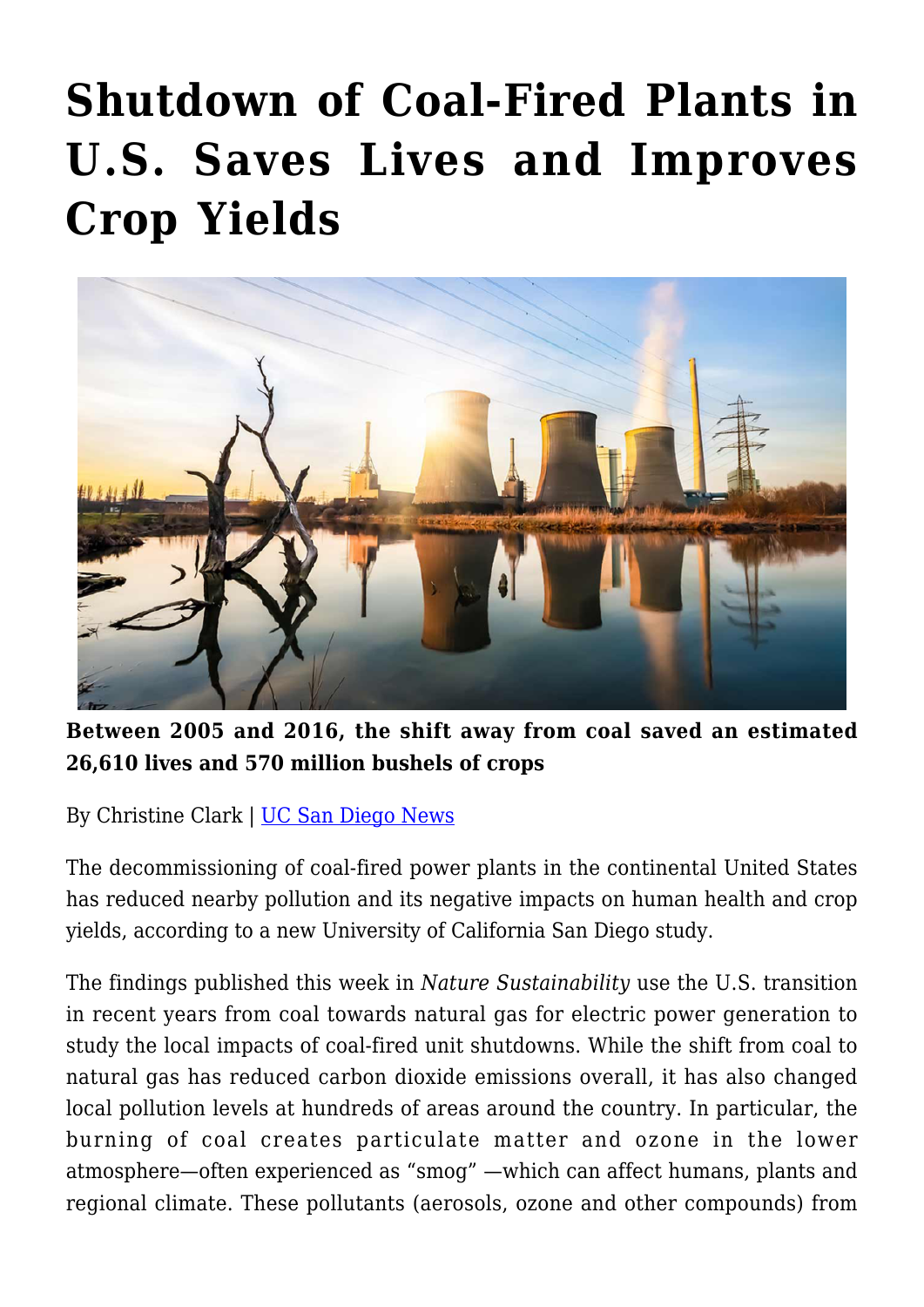coal burning can wreak havoc on human health when inhaled, and also have damaging effects on plant life. They also alter local climate by blocking incoming sunlight.

The author, [Jennifer Burney,](http://gps.ucsd.edu/faculty-directory/jennifer-burney.html) associate professor of environmental science at the UC San Diego School of Global Policy and Strategy, combined data from the Environmental Protection Agency (EPA) on electric power generation with satellite and surface measurements from the EPA as well as NASA to gauge changes in local pollution before and after coal-fired unit shut-downs. She also studied changes in county-level mortality rates and crop yields using data from the Centers for Disease Control and the U.S. Department of Agriculture.

Burney found that between 2005 and 2016, the shutdown of coal-fired units saved an estimated 26,610 lives and 570 million bushels of corn, soybeans and wheat in their immediate vicinities. The inverse calculation, estimating the damages caused by coal plants left in operation over that same time period, suggests they contributed to 329,417 premature deaths and the loss of 10.2 billion bushels of crops, roughly equivalent to half of year's typical production in the U.S.



Jennifer Burney, associate professor of environmental science at the UC San Diego School of Global Policy and Strategy

"The unique contribution of this study is its scope and the ability to connect discrete technology changes—like an electric power unit being shut down — to local health, agriculture and regional climate impacts," Burney said. "We hear a